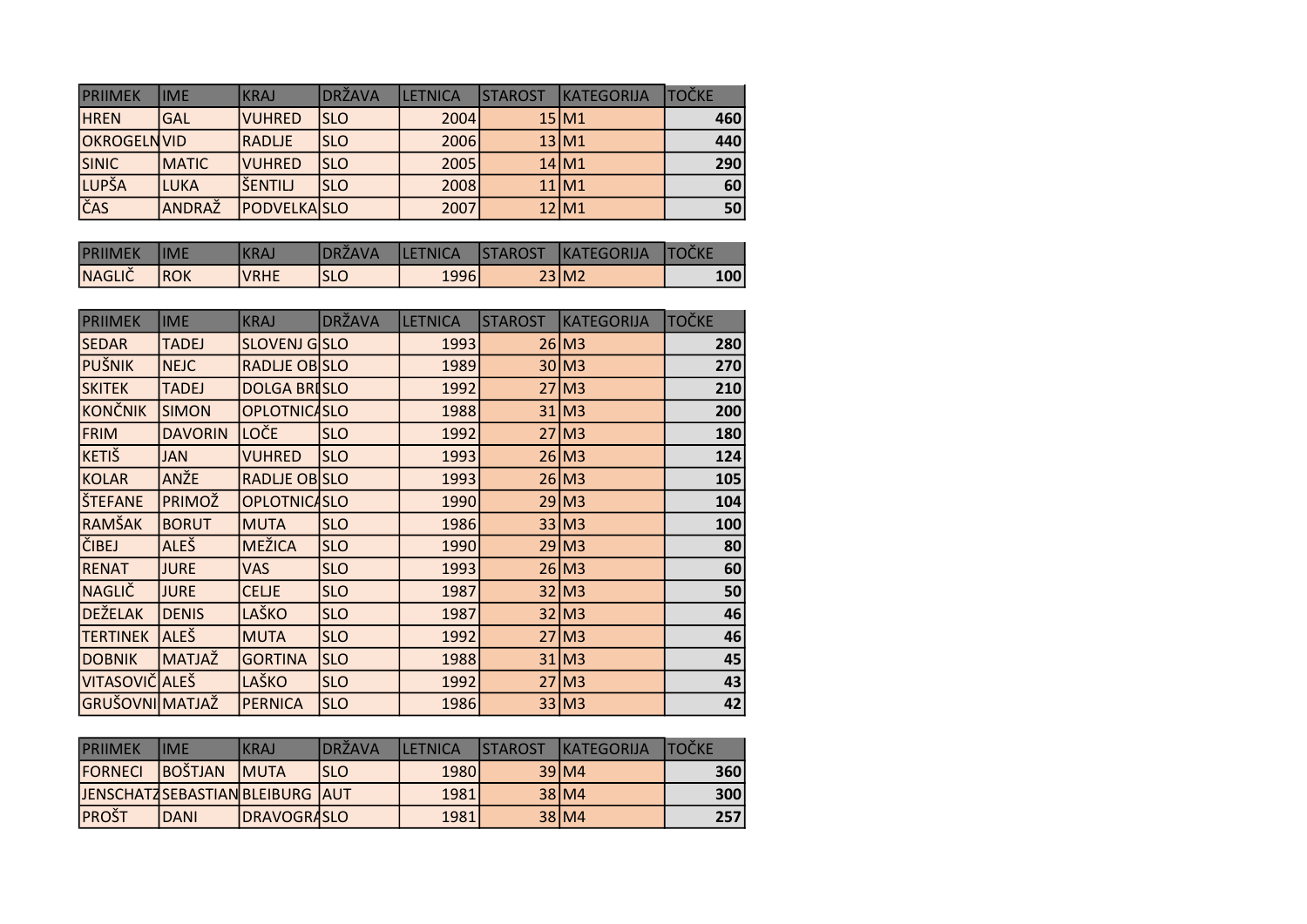| <b>SMOVNIK</b>         | <b>MATJAŽ</b>           | <b>GORTINA</b>       | <b>SLO</b> | 1976 | 43 M4   | 200 |
|------------------------|-------------------------|----------------------|------------|------|---------|-----|
| ČRETNIK                | <b>MARKO</b>            | <b>SOJEK</b>         | <b>SLO</b> | 1980 | $39$ M4 | 180 |
| <b>JEZERŠEK</b>        | <b>PRIMOŽ</b>           | <b>MUTA</b>          | <b>SLO</b> | 1981 | 38 M4   | 177 |
| MICHEU                 | <b>MARIO</b>            | <b>BLEIBURG AUT</b>  |            | 1983 | 36 M4   | 175 |
| LUPŠA                  | <b>ALEKSANDIŠENTILJ</b> |                      | <b>SLO</b> | 1974 | $45$ M4 | 139 |
| <b>ERJAVEC</b>         | <b>ROK</b>              | <b>SLOVENJSKSLO</b>  |            | 1976 | $43$ M4 | 130 |
| <b>MAHER</b>           | MATEJ                   | <b>RADLJE OB SLO</b> |            | 1982 | 37 M4   | 106 |
| SUMAH                  | <b>ROBERT</b>           | SLOVENJ GSLO         |            | 1979 | $40$ M4 | 100 |
| ČELOGIGA DANILO        |                         | MARIBOR SLO          |            | 1979 | $40$ M4 | 91  |
| <b>VAMPL</b>           | TOMAŽ                   | MARIBOR SLO          |            | 1978 | $41$ M4 | 50  |
| GOSTENČNJURE           |                         | <b>MARIBOR SLO</b>   |            | 1979 | $40$ M4 | 46  |
| <b>JERAS</b>           | <b>TOMAŽ</b>            | <b>PEKRE</b>         | <b>SLO</b> | 1977 | $42$ M4 | 46  |
| <b>VISOČNIK</b>        | <b>MATEVŽ</b>           | <b>GORTINA</b>       | <b>SLO</b> | 1979 | $40$ M4 | 45  |
| <b>KOMPAR</b>          | ROBERT                  | RAVNE NA SLO         |            | 1979 | $40$ M4 | 44  |
| <b>GOLOB</b>           | <b>ZVONKO</b>           | SELNICA OFSLO        |            | 1977 | $42$ M4 | 43  |
| REBERNIK               | MARJAN                  | <b>MUTA</b>          | <b>SLO</b> | 1978 | $41$ M4 | 43  |
| <b>DOBNIK</b>          | ANDREJ                  | RADLJE OBSLO         |            | 1983 | 36 M4   | 42  |
| <b>LESKOVŠEK PETER</b> |                         | SLOVENJ GSLO         |            | 1976 | $43$ M4 | 41  |
| SALCMAN JOŽEF          |                         | <b>GORTINA</b>       | <b>SLO</b> | 1981 | 38 M4   | 41  |
| GOLIČNIK BOŠTJAN       |                         | SLOVENJ GSLO         |            | 1975 | $44$ M4 | 40  |

| <b>PRIIMEK</b>         | <b>IME</b>     | <b>KRAJ</b>         | <b>DRŽAVA</b> | <b>LETNICA</b> | <b>STAROST</b> | KATEGORIJA          | <b>TOČKE</b> |
|------------------------|----------------|---------------------|---------------|----------------|----------------|---------------------|--------------|
| ONUK                   | <b>BORIS</b>   | <b>RADLJE</b>       | <b>SLO</b>    | 1966           |                | $53$ M <sub>5</sub> | 432          |
| <b>HAFNER</b>          | <b>MARKO</b>   | <b>MUTA</b>         | <b>SLO</b>    | 1973           |                | $46$ M <sub>5</sub> | 295          |
| <b>BUDIMIR</b>         | DAVID          | <b>SLOVENJ GSLO</b> |               | 1970           |                | $49$ M <sub>5</sub> | 260          |
| <b>GAJSER</b>          | <b>LEON</b>    | RAČE                | <b>SLO</b>    | 1970           |                | $49$ M <sub>5</sub> | 200          |
| <b>BREZOVNIKBOGDAN</b> |                | <b>TRBONJE</b>      | <b>SLO</b>    | 1968           |                | $51$ M <sub>5</sub> | 180          |
| <b>ZAVRATNIKSANDI</b>  |                | <b>MUTA</b>         | <b>SLO</b>    | 1969           |                | 50 M <sub>5</sub>   | 140          |
| <b>KROF</b>            | <b>ROBERT</b>  | <b>PREVALJE</b>     | <b>ISLO</b>   | 1972           |                | 47 M <sub>5</sub>   | 95           |
| <b>ISAK</b>            | <b>ANDREJ</b>  | <b>RADLIE OBSLO</b> |               | 1966           |                | $53$ M <sub>5</sub> | 80           |
| LUPAR                  | <b>WERNER</b>  | <b>BLEIBURG AUT</b> |               | 1967           |                | $52$ M <sub>5</sub> | 60           |
| <b>HERIC</b>           | <b>BOŠTJAN</b> | <b>MARIBOR</b>      | <b>ISLO</b>   | 1972           |                | 47 M <sub>5</sub>   | 60           |
| ROŽANC                 | PETER          | <b>GORICA PRSLO</b> |               | 1968           |                | $51$ M <sub>5</sub> | 60           |